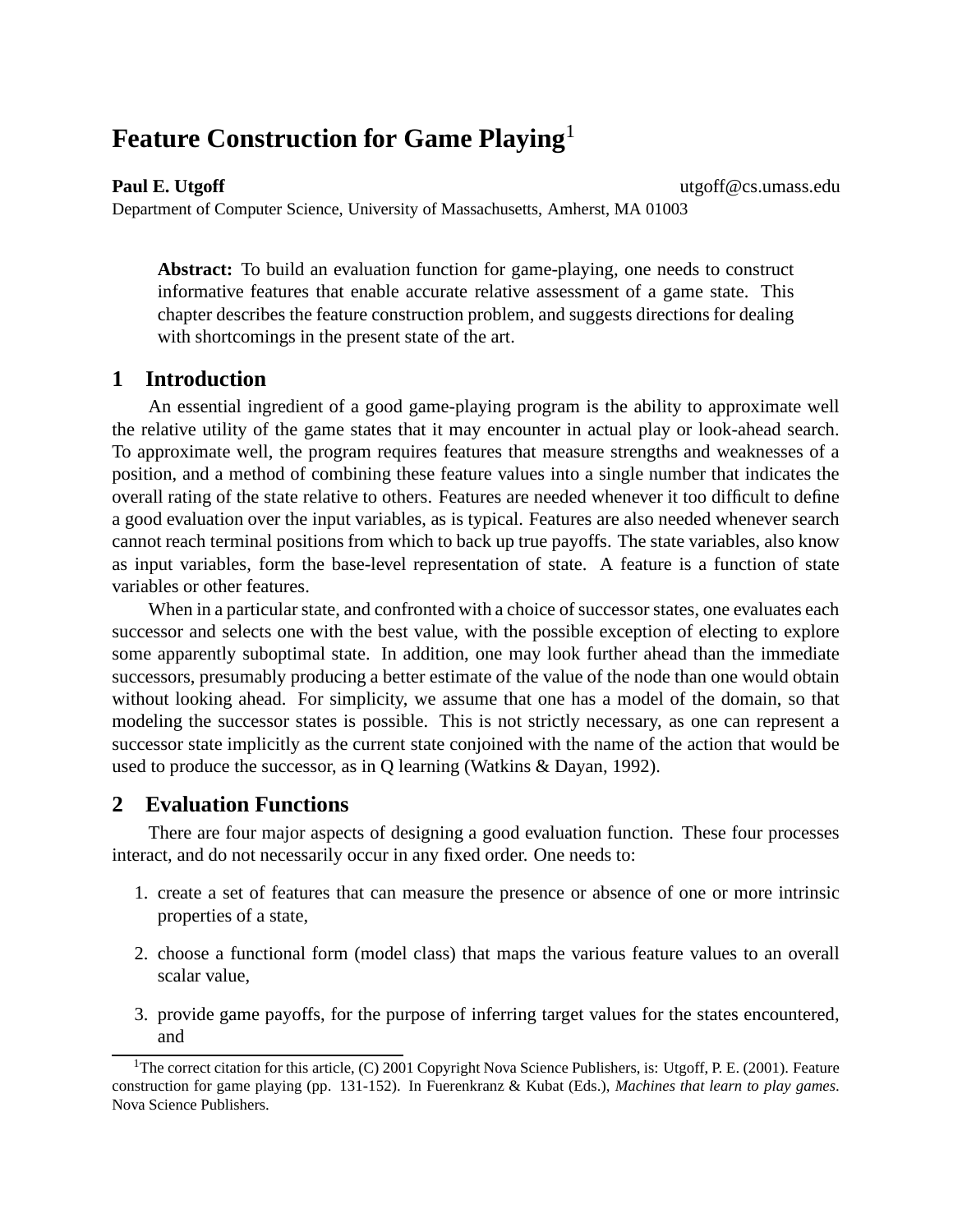4. select a method for adjusting parameters that are part of the functional form.

Our focus is on the first of these four design aspects, the problem of creating useful features. To a large degree, it is possible to make simplifying assumptions or rely on existing methods for the other three. Due to the interactions, one needs to consider them all, but our interest is primarily in feature construction. For example, for the functional form, one can use a linear combination of a particular set of features. For the training signal, one can use temporal difference learning (Sutton, 1988) to infer expected utility of a state. Finally, to adjust the parameters of the functional form, one can descend the gradient of an error function with respect to the adjustable parameters (Press, Flannery, Teukolsky & Vetterling, 1988; Freeman & Skapura, 1991). Other choices for these three items may be preferable in some settings, but those can be determined in the context of a particular scheme for feature construction.

For the purpose of selecting a best move, accuracy is important only to the extent that it affects move selection. It may be acceptable for the absolute assessment of each state to be flawed if the relative comparison of such values nevertheless gives the best value to the best move (Berliner, 1979; Utgoff & Clouse, 1991). The problem of finding a useful set of features may be somewhat simplified by taking relative assessment into account, but the fundamental problem remains.

## **3 Feature Overlap**

A critical design choice is whether to construct features that overlap or that are disjoint. Suppose that Boolean feature  $f_1$  is true for some set of its inputs, and similarly that Boolean feature  $f_2$  is true for some set of its inputs. If the sets covered by these two features intersect, then these features overlap, and otherwise they are disjoint. Suppose that  $f_1$  corresponds to color(x)=red and that  $f_2$  corresponds to shape(x)=square. In this case it is natural to assume that the two features take on values independently of one another. If the presence of  $f_1$  contributes  $w_1$  to the evaluation, and the presence of  $f_2$  contributes  $w_2$  to the evaluation, then in this overlapping model, joint presence of  $f_1$  and  $f_2$  contributes  $w_1 + w_2$  to the evaluation. In the alternative model of disjoint features, each of the  $f_1x f_2$  combinations would be a separate feature with its own individual contribution. For example, say  $g_3 = f_1 \wedge f_2$ . With disjoint features, only one can be true at any time, and its contribution to the evaluation is the sole contribution, and hence is the evaluation. When  $g_3$  is true, the evaluation is  $w_3$ . A common representation for an evaluation function based on disjoint features is a cellular lookup table or a tree-structured lookup table (Breiman, Friedman, Olshen & Stone, 1984).

Our interest here is in overlapping features. One can compensate for dependencies by including higher order terms as needed. For example, if  $f_1 \wedge f_2$  should evaluate to 7 instead of 8, then one can include another feature  $f_3 = f_1 \wedge f_2$  with weight  $-1$  We would like to detect the presence or absence of each intrinsic property of a state by evaluating a Boolean feature. Target functions (true relative utility) for game playing are typically highly irregular over the state variables. One can only hope to turn the combinatorics of overlapping features to one's advantage. The essential aspect of a good feature is that it applies to a set of states that share some intrinsic property. It may also be the case that a feature is defined with some amount of error in its coverage. The ultimate test of a feature's worthiness is whether the game-playing program can achieve higher expected payoff with the feature than without (Berliner, 1984).

Before putting aside disjoint features, it is worth noting that work on Othello has produced a practical hybrid approach. For Othello, it has become common to use tables for subsets of the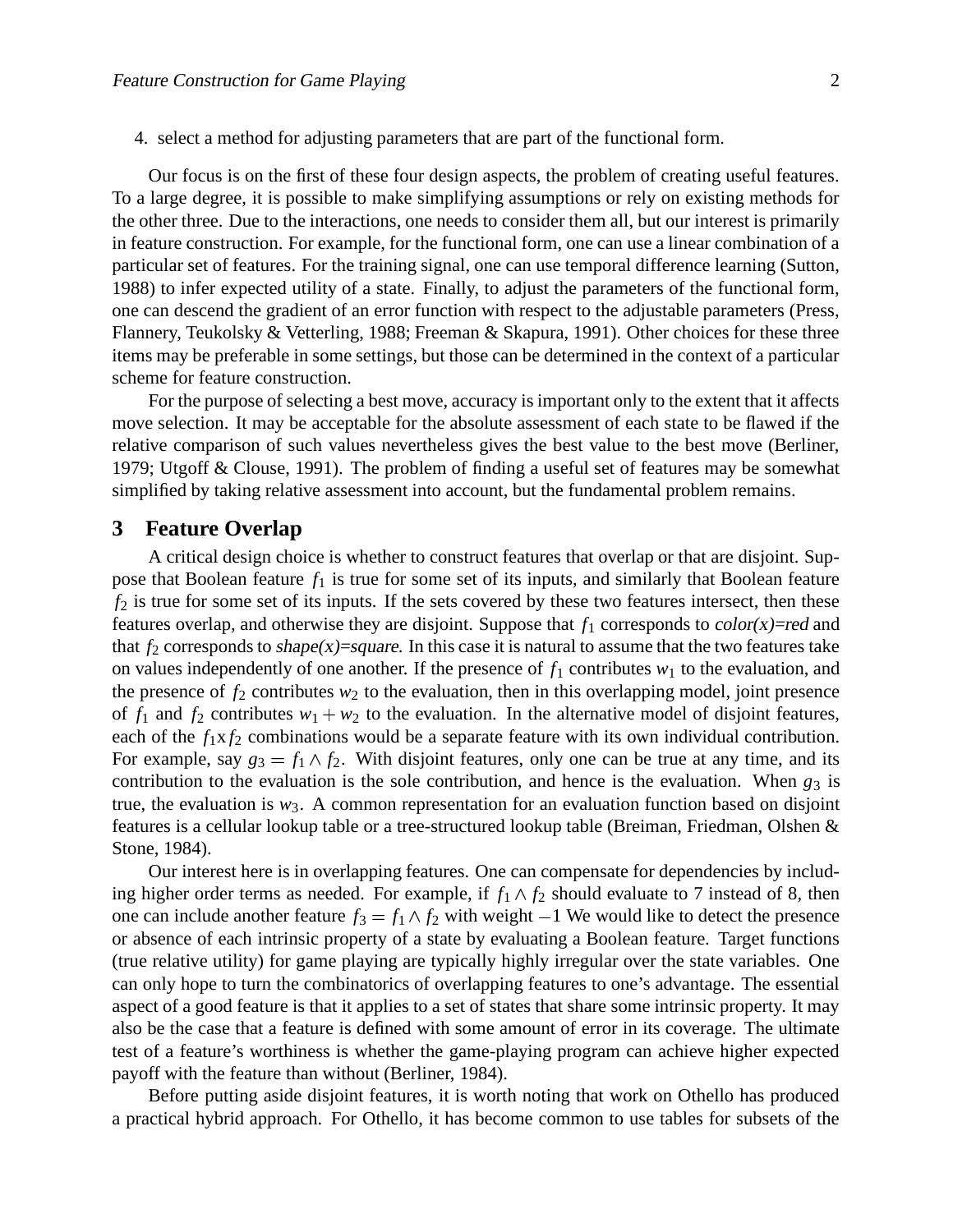

Figure 1. Single Layer of Features

input space, and to combine the individual values linearly. For example, Rosenbloom's (1982) edge-tables represent each of the possible  $3^8 = 6,561$  edge configurations individually. Each edge configuration indexes a table in which its associated weight is stored. This is equivalent to treating each edge as 6,561 boolean features, exactly one of which can be true at any time. The table stores the associated weight to contribute to the evaluation of the position. By using the same table for each of the four edges, one has in effect  $4 \cdot 6,561 = 26,244$  boolean variables. These boolean edge features are included in the set of features along with others that are not table-based. BILL (Lee & Mahajan, 1988) extends the edge table to include the two neighboring X-squares. LOGISTELLO (Buro, 1998) extends this idea to other informative subsets of the instance space.

Nonoverlapping features can be very effective in discriminating useful subsets of instances. We suspect that in the longer run, it will be more useful to be able to identify overlapping features that afford the same discriminations. This might save space, but more importantly it would provide some insight on *why* a particular instance has the value it does.

## **4 Constructing Overlapping Features**

Devising and understanding methods for automatic feature construction is a longstanding research quest. Constructing good features is the major developmental bottleneck in building a system that will make high quality decisions. We must continue to study how to enhance our ability to automate this process. This section briefly reviews the state of the art. At present, there are four broad categories of methods for constructing features, which are discussed below. First is parameter tuning, second is higher-order term expansion, third are quasi-random methods, and fourth is knowledge-derivation.

#### **4.1 Parameter Tuning**

The most popular method for constructing features automatically is to use a layered feedforward artificial neural network with at least one layer of hidden units, as suggested in Figure 1. Each unit is an element that computes a simple nonlinear function, e.g. sigmoid, of its inputs. By treating the output of a unit as the input to one or more other units, one obtains a network of computing elements that can in principle compute an arbitrarily complicated function of its inputs. The power of this approach is that the hidden units are defined parametrically, and that the parameter values can be learned by descending the error surface with respect to these adjustable parameters (Werbos, 1977; Rumelhart & McClelland, 1986). Error in the evaluation function is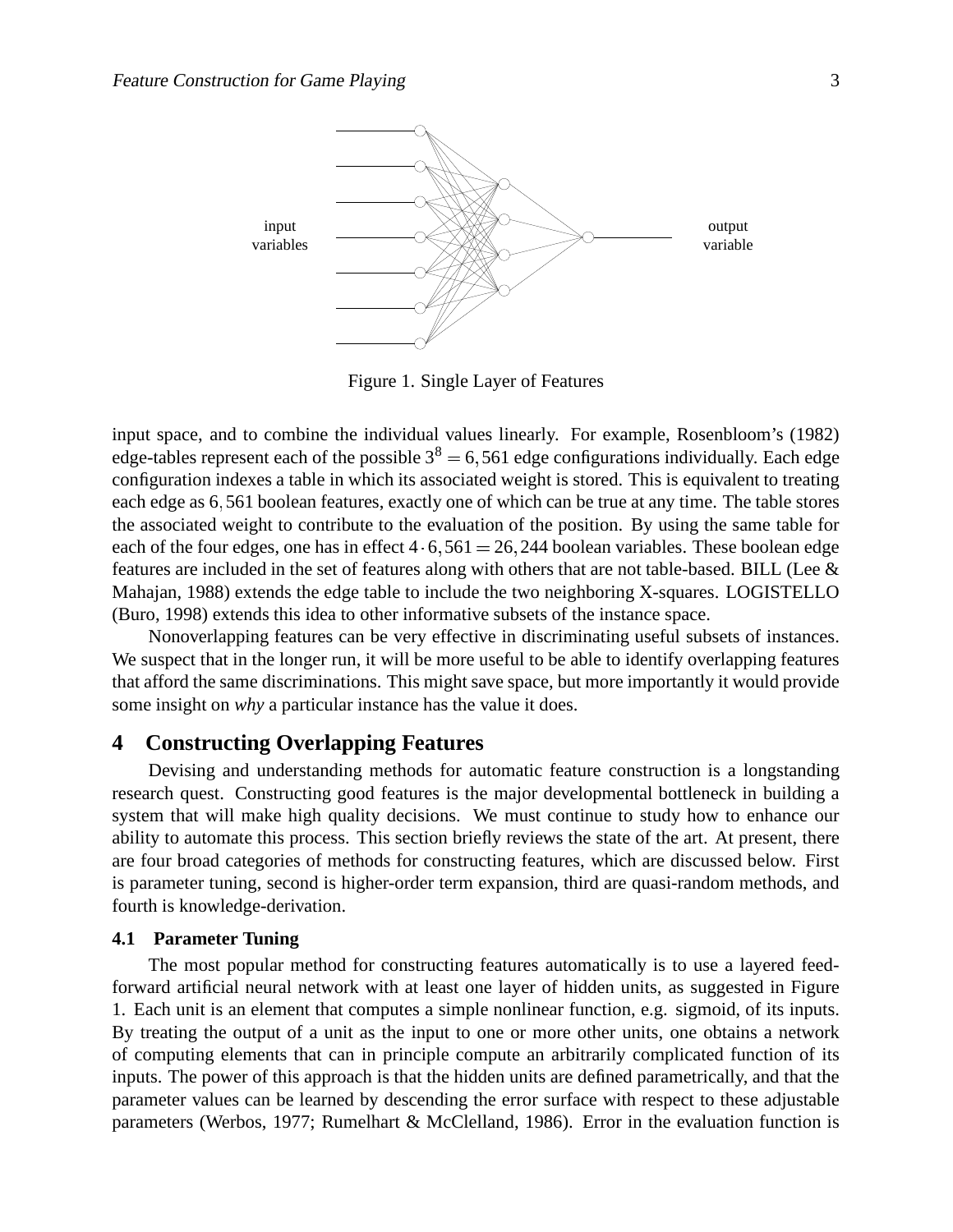distributed to the hidden units, which are then each updated to reduce hidden unit (feature) error.

While this kind of approach is quite useful for many problems, it suffers several drawbacks. First, such an algorithm can become trapped at a local minimum when descending the error gradient, though for some applications a local minimum may be useful nevertheless. Second, such an algorithm can be very slow, sometimes requiring weeks to months, or longer, to reach its best performance level. Speed would be less of an issue if one could be sure the algorithm would not become trapped at a local minimum. That is the main problem, that the algorithm can fail to find features that it would need to achieve sufficient accuracy. To become trapped at a local minimum is to have a feature definition settle at a local decision boundary that is not as useful as another boundary. The algorithm cannot revise the feature definition because any such attempt would introduce error (temporarily), which the algorithm is designed to minimize. To overcome this, one must repeatedly re-engineer the input variables carefully until the program can learn adequately.

Parameter adjustment of hidden unit input weights is the fundamental aspect of this approach to feature construction. An associated task is to determine the network architecture. How many hidden units shall there be, and how shall the units be connected? Methods have been devised for modifying the network architecture during learning. This makes adding (or deleting) hidden units an explicit part of the procedure, instead of having the system builder implement a static architecture. Despite the appeal of automating construction of the network topology, the problem of becoming ensnared at a local minimum during gradient descent is not eliminated.

Ash's (1989) dynamic-node-creation algorithm DNC inserts a new hidden unit whenever network error asymptotes at an unacceptably high level. Hanson's (1990) meiosis network tracks variance for each input weight, and splits a unit that has the highest variance input weight into two, moving each away from the other at that moment. Similarly, the node-splitting method of Wynne-Jones (1991) detects when the weights of a hidden unit are oscillating, and splits the most oscillatory unit into two. Fahlman and Lebiere's (1990) cascade correlation method learns the weights of just the single output unit. When it stabilizes, if the error is too high, its weights are frozen, and a new output unit is created, with inputs from all of the existing frozen units. Frean's (1990) UPSTART algorithm finds two-class convex boundaries by repeatedly adding new linear threshold units (ltu) in such a way as to correct classification errors of frozen ltus.

In reinforcement learning, it is common to set up a problem so that the program (agent) learns from a single reward or punishment. Suddarth (1991) and Caruana (1997) have each shown that a richer training signal greatly facilitates the learning task. For example, in a game if one provides just the game value for a given state, one has much less information than if one also provides the locations of the legal moves. Knowledge of the legal moves is typically implicit in the problem, but by making it an explicit part of the training signal, the agent can and must learn much more. This is very powerful when, for example, the assortment of legal moves bears on the game value. This indicates more generally that learning features for one task may aid learning another, which is discussed below.

#### **4.2 Higher Order Expansion**

One can construct a feature as a conjunction of a subset of the Boolean input variables. The empty conjunction is always true, and therefore covers (is true for) all input examples. Each conjunction of just one input variable is true if and only if the input variable is true in the example. One can create a feature for each distinct pair of input variables. Generally, one can produce terms of increasingly higher order, each one defining a feature. If one includes all possible conjunctive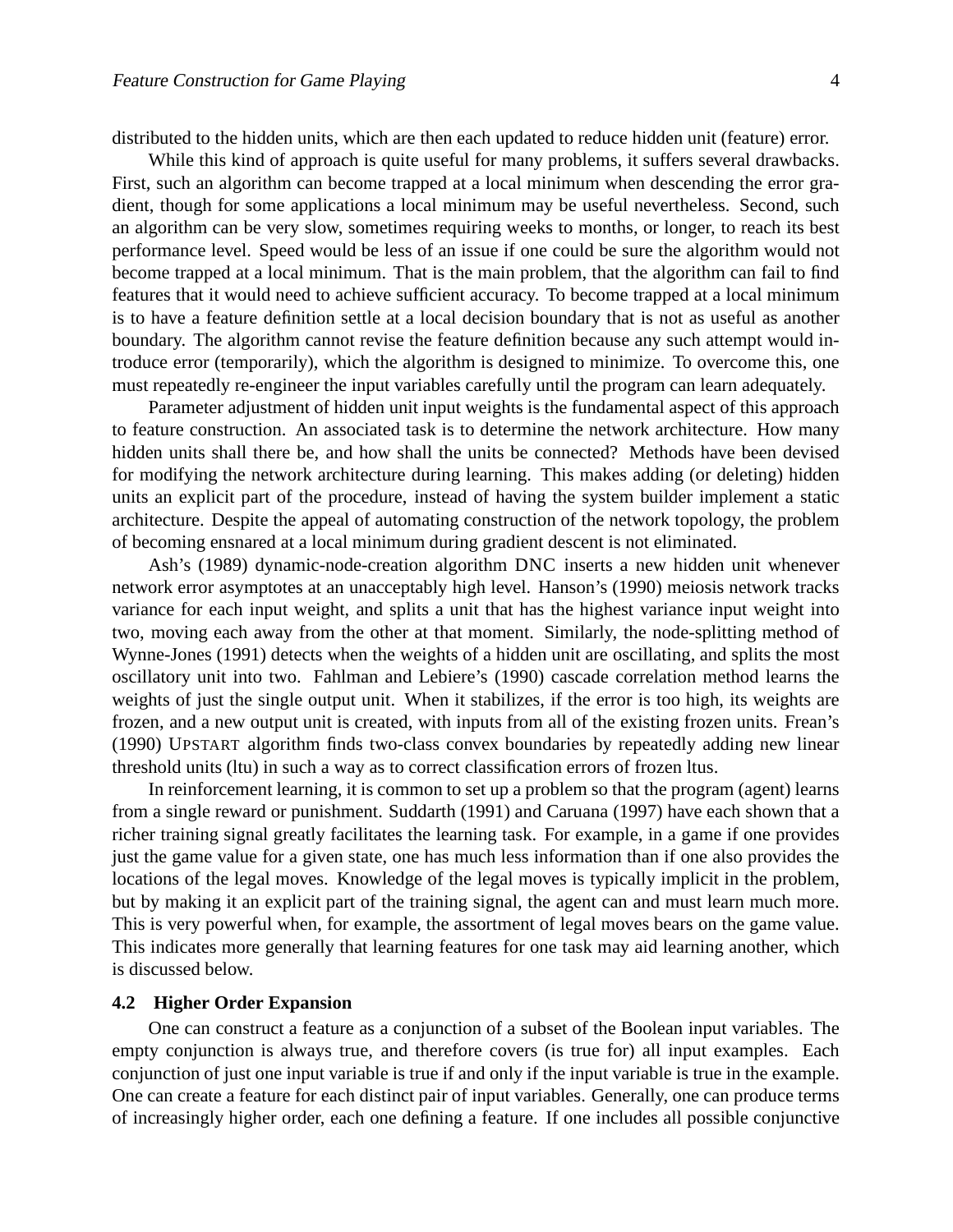features, then one can represent any evaluation function. Although this kind of completenessseems appealing, an accurate function may require exponentially many features, making it intractable in general. One can use a connective other than AND. For example, using EXCLUSIVE-OR produces a Walsh expansion (Duda & Hart, 1973).

One can expand selectively, by constructing just those features (terms) that one predicts will add accuracy to the evaluation function. For example, consider the ELF algorithm (Utgoff & Precup, 1998). The input variables must be Boolean, which means that discrete many-valued variables or continuous variables must be mapped to Boolean beforehand. The approximator starts with the most general feature (true for all inputs), and tries to learn a weight for it, which amounts to approximating the target evaluation function by a constant. The algorithm responds to a stream of (example,value) pairs by adjusting its weights to reduce error for each pair encountered. During this series of corrections, it accumulates for each individual feature an association of errors with its input values. When the weights stabilize, i.e. reach a locally optimal neighborhood (Utgoff, 1989), ELF constructs a new feature that is a specialization of the one with the strongest error/input association. The old feature and the new specialized feature are able to discriminate instances that differ in the input variable of interest, enabling refinement of the evaluation function. The ELF approximator can work well for some problems, but it tends to bog down as training proceeds. There are two problems. The first is that ELF removes the largest errors first. As smaller error residuals occur, it becomes difficult to differentiate their causes. Second, as new features are constructed, the dimensionality of the problem rises, requiring longer training periods for the weights to stabilize.

A second example of an algorithm the expands selectively is the VU (value unification) algorithm (Utgoff & Stracuzzi, 1999). Through a series of best-first searches, the algorithm repeatedly identifies a feature that covers the largest subset of the training examples that does not include any correctly evaluated example. The conjunctive term that defines that subset is adopted as a new feature. This is useful because a weight can be associated with the new feature that will eliminate the error for at least one example. The weight is computed directly in a manner that eliminates apparent error for a large subset of the examples covered by this new feature. The algorithm halts when all examples evaluate correctly. This is an unusual algorithm, combining mechanics of covering algorithms with the manipulation of additive values needed to produce an evaluation. It reduces error in a concentrated manner, rather than being guided by a global error measure. It can find large feature sets quite quickly. Nevertheless, it is brittle and it relies on searching a space of conjunctively defined features.

An important lesson from the work on VU is that one should not be content with a sufficient number of layers of conjunctively defined features. Although it is possible to prove representational adequacy, this does not mean that one has achieved the best possible compression. For example, a VU variant compressed the 5,477 possible positions of tic-tac-toe into a single layer of 2,779 conjunctive features, which is only about 2:1. As discussed below, one can do much better.

Series expansions are generally unwieldy, producing an explosion of features, many of which may be useless. One can attempt to produce the terms of an expansion more selectively, but such approaches eventually bog down.

#### **4.3 Quasi-Random Methods**

From the study of genetic algorithms (Goldberg, 1989), one might expect a method using feature recombination (crossover) and mutation to do well. Our earlier attempts to apply this kind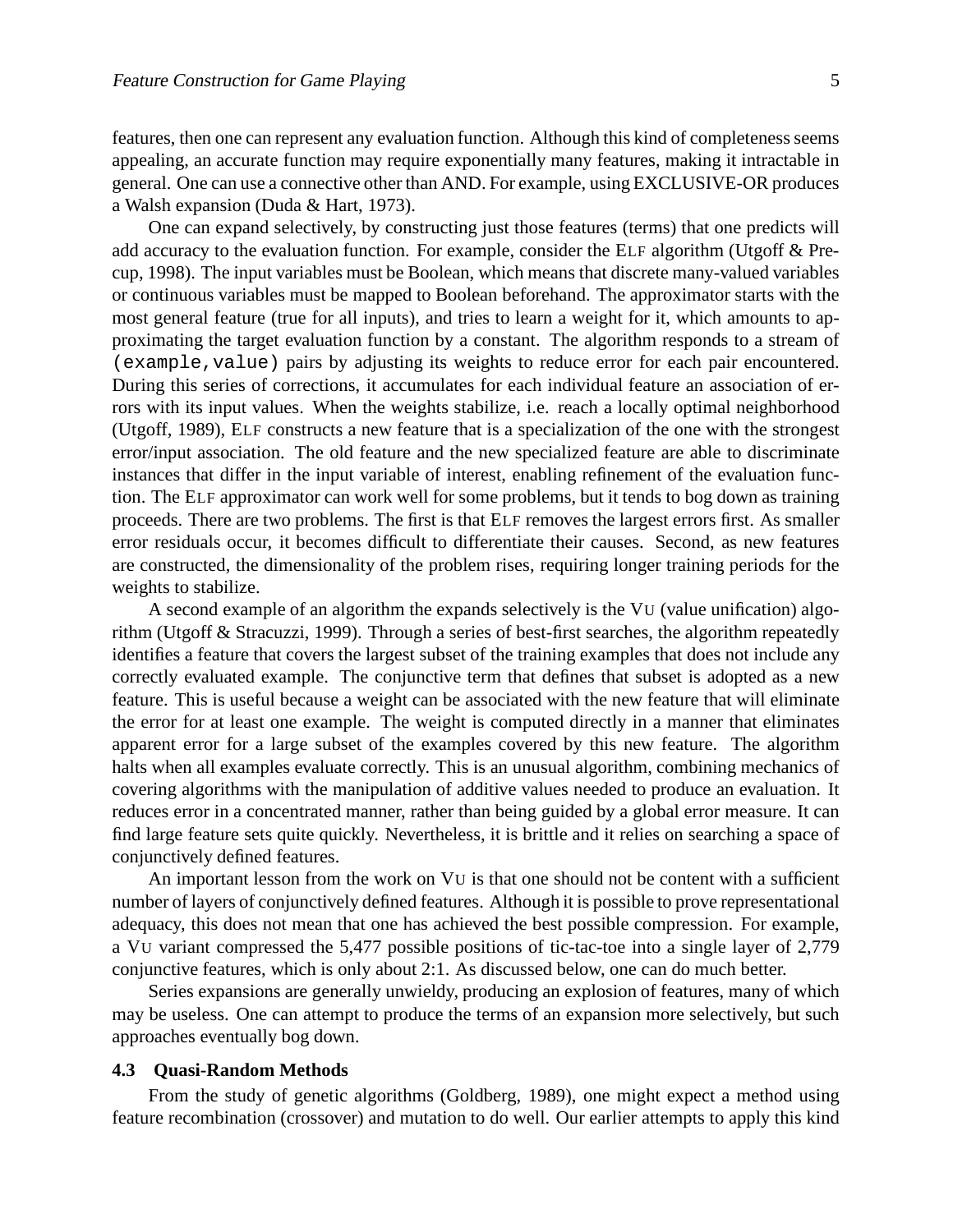of approach (GA and non-GA variants) did not do nearly as well as the ELF algorithm. Using error to indicate where and when a new feature is needed is a more direct approach. If one is hoping to identify intrinsic properties shared by a large number of domain elements, then it appears that one needs to specialize more methodically.

#### **4.4 Knowledge Derivation**

If one adopts the view that all the knowledge important to state evaluation is entailed in the task definition, then one can start with a formal statement of the task domain, and attempt to decompose it into useful measurable elements (Fawcett, 1993; Callan, 1993). Fawcett's (1993) ZENITH system uses a declarative theory that defines the problem-solving state space, the move operators, and the goal that the learner endeavors to achieve. The system then applies its own transformation operators that synthesize features from this declarative knowledge. ZENITH maps a logical term or clause to a numeric value by computing the number of bindings for which the logical expression can match the state. ZENITH reconstructed most of the well-accepted features for Othello, and it also constructed a useful original feature humanly dubbed *frontier-directions*.

Levinson and Snyder's (1991) MORPH system learned an evaluation function for the game of chess. The set of features is represented as a set of patterns, each with an associated weight. Each pattern is an abstraction of a portion of a state, and is represented in a high-level hand-engineered pattern language based on attacking and guarding relationships among the chess pieces in the pattern. The system produces a pattern for the state before a move and the state after a move, using a form of explanation-based learning to account for the differences.

# **5 Directions for Constructing Overlapping Features**

Our primary goal is to develop methods that enable automatic construction of features for use in an evaluation function that is used to drive move selection. As stated at the outset, the system obtains feedback from its environment regarding the utility of the various outcomes. From this feedback, the system adjusts the parameters of its functional form to minimize evaluation error. How can features be constructed automatically in a manner that avoids the traps and weaknesses already described?

We would like to be able to decompose the state space into subsets that share intrinsic properties. Each such subset (concept) needs to be circumscribed by a feature definition that is true for elements within the subset and false for those outside. These subsets can overlap because a state may possess multiple properties simultaneously. The set of features should be compact and discriminating to the extent possible. The feature definitions should be found quickly with a minimum of human effort. Each feature should evaluate efficiently (without search or expensive matching costs) when applied to its inputs. Ideally, the features should be intelligible to humans, though this is not strictly necessary.

The next three sections discuss layered learning, compression afforded by individual computing elements, systems teachable through supervised problem decomposition and training, and feature compilation.

#### **5.1 Layered Learning**

It is well accepted that most concepts learned by a human are based on existing concepts that were learned earlier. Humans are gifted in their ability to create new knowledge from old knowledge, new experiences, or thinking. It is very efficient to layer knowledge in this way.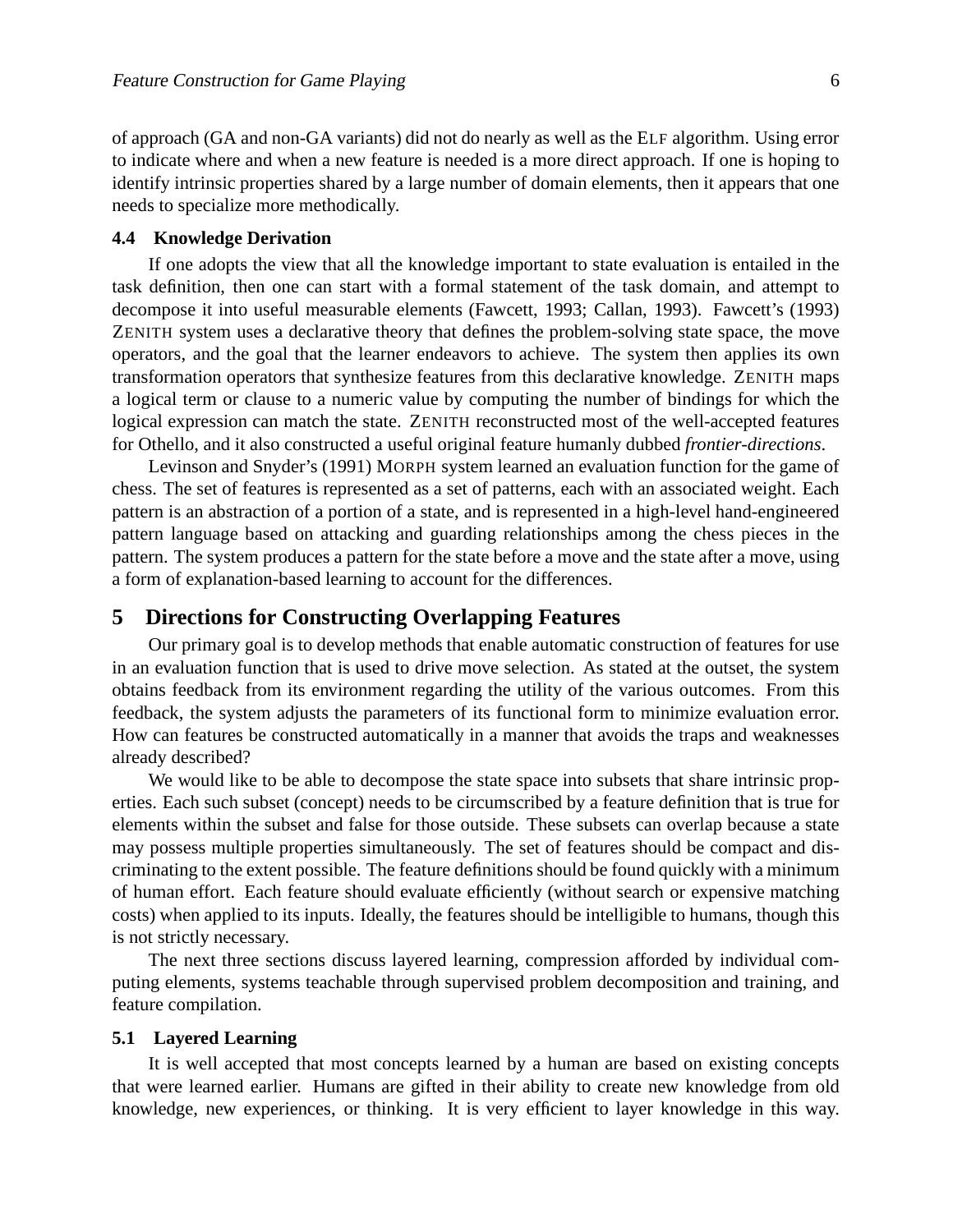Otherwise, a person would need to learn each new concept from first principles. This would be a disastrous approach, with respect to efficiency of learning (survivability), storage efficiency, and with respect to understanding how particular elements of knowledge relate to one another.

Remarkably, most approaches to evaluation function learning attempt to learn while using just one (or sometimes two) layers of features (knowledge). This may be motivated by the fact that two hidden layers of features (units), with 'enough' features per layer, are sufficient to represent any evaluation function. However, sufficiency does not imply efficiency either in terms of learning time or space consumption. It implies efficiency only in terms of layers. Consider a simple analogous example from propositional logic. The sentence  $((a \lor b) \land (c \lor d)) \lor ((e \lor f) \land (g \lor h))$  requires seven (7) binary operators and three (3) layers to evaluate, whereas the logically equivalent sentence  $((a \wedge c) \vee (a \wedge d) \vee (b \wedge c) \vee (b \wedge d) \vee (e \wedge g) \vee (e \wedge h) \vee (f \wedge g) \vee (f \wedge h))$  requires fifteen (15) binary operators and two (2) layers to evaluate.

One possible motivation for minimizing the number of layers would be to facilitate the parameter adjustment scheme. However, layers of features model a problem decomposition, and gradient descent does not seem to do well when using many layers. Back-propagation of error in a many-layered network would model the process of learning all the layered knowledge at one time. If this were easy to do, we would expect to see humans do it, but that is not the case. We do not teach quantum mechanics to kindergarteners. Humans can build a new concept from the old when the new concept is not too different from the old. This is why we have curricula and teachers and parents, who help us learn more quickly by arranging new knowledge into a palatable order by accounting for the various dependencies known to the teacher but not the student. One important lesson that people learn is exactly the one just described; take on something new only if it requires learning a small amount, and go back to fill in background if that something new would require learning too much at once.

Consider a very simple example from the game of Othello. To play well, one must be able to recognize each and every available legal move for either of the two players in any state, because it is advantageous to minimize the number of legal moves for the opponent. A *legal move* exists at a square of the 8x8 board if and only if a bracketed span exists in any one or more of the eight lines emanating in one of the compass directions from the square. A *bracketed span* exists if and only if the starting square is empty, followed by one or more of the opponent's discs, followed by one of the player's discs. So, one must be able to recognize each and every available bracketed span for either of the two players in any state. The set of possible bracketed spans forms one feature layer, the set of legal move squares forms a second feature layer, and the number of moves available to each player forms a third feature layer.

One might attempt to capture this knowledge in fewer layers, but to what avail? Programs that use back-propagation of error to learn just a win/loss or disc-differential evaluation function do not find this feature decomposition. Some programs find features that are somewhat correlated with mobility, but they do not find features for the legal moves and the bracketed spans. Programs should not be expected to do well at learning many layers of features from scratch. People are poor at this as well. The rules of Othello explain bracketed span in order to explain legal move. One feature is used to define another because it is efficient to do so.

Present-day practice (Tesauro, 1992), dating back several decades (Samuel, 1963), is to engineer a set of input variables that enables a one or two layer learning algorithm to learn a good evaluation function. This is quite reasonable, given the limited capabilities of our parameter adjustment learning algorithms. It amounts to hand-coding the layers of features that need to have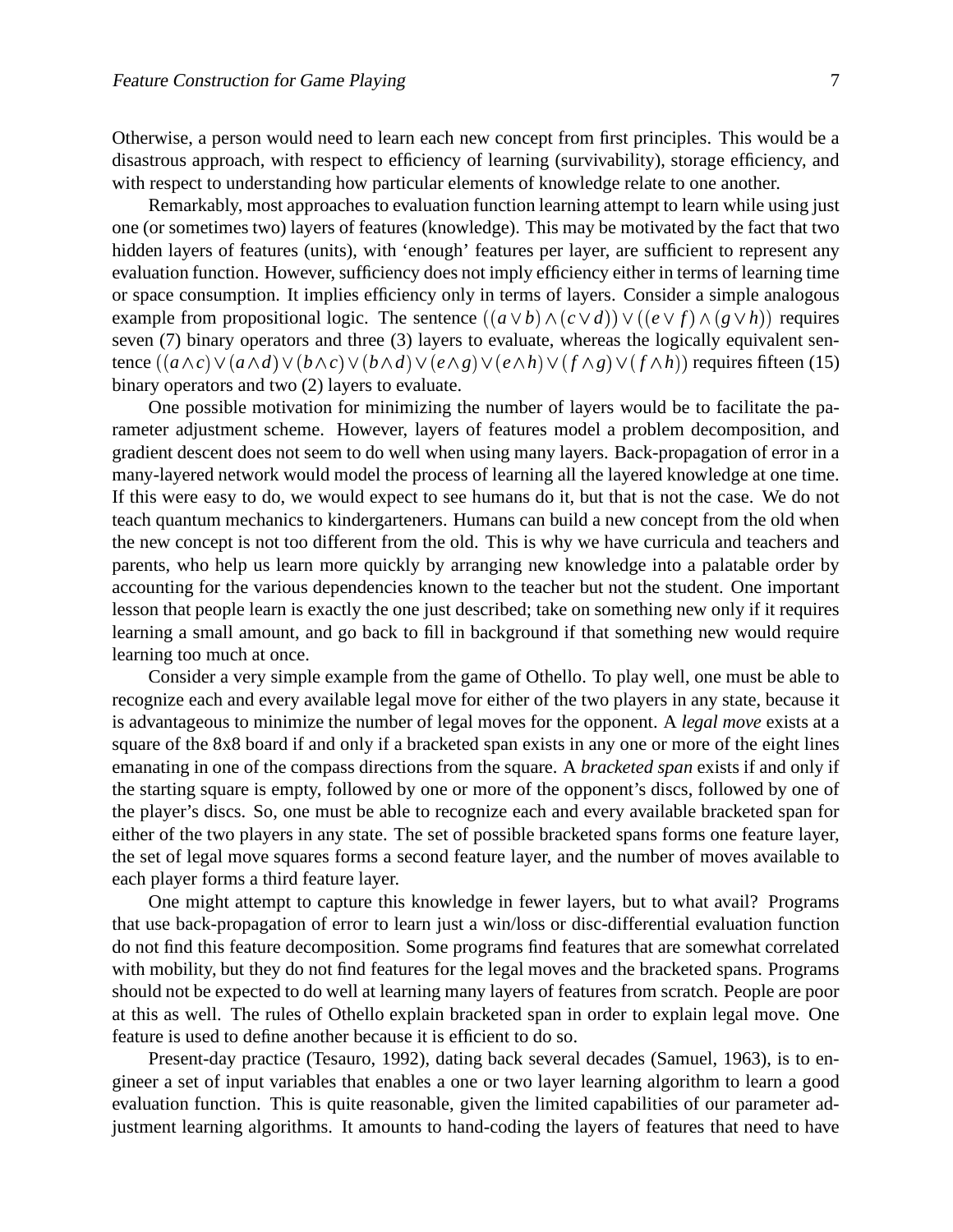|       | so       |    | S2.  | S <sub>3</sub> | S4 | S <sub>5</sub> |
|-------|----------|----|------|----------------|----|----------------|
| empty | $\theta$ | -8 | $-4$ | $-2$           |    |                |
| black | -8       | -8 |      | $\mathcal{D}$  |    |                |
| white | -8       |    |      | 0              |    |                |

Table 1. LTU for Spans in Same Direction

been learned before being ready to learn the task set up by the program designer. We need to move beyond these 'last-layer' learning approaches. Instead of hand-coding the required prior features as input variables, we need to learn these too, to the extent possible. Instead of setting up a oneshot learning program, we need to set up an agent that can learn an assortment of related concepts (features) over an extended period.

We suspect that formulating an algorithm to construct a sufficient set of features automatically has been elusive for so many decades for two fundamental reasons. First, aiming for one or at most two feature layers is counterproductive. Second, one cannot expect a program to infer all the required knowledge that would be represented in the various layers from just the outcomes for the task of interest to the program designer. It is simply unrealistic to expect programs to learn all that is needed from scratch.

In the same vein, the learning task of learning to play a game is often formulated in an impoverished manner from the outset. For example, the entire notion of move availability is hidden in the game mechanics, and is therefore only implicit in the the play. This is quite different from human play; if a human makes an illegal move, the opponent or referee identifies it as such. How can we expect a learning program to uncover facts related to available legal moves if it is only ever presented with a list of available moves? One might be able to add some appropriate inference rules, but these kinds of fixes merely change the built-in mechanics of the game. It would be better to treat the concept of move legality as a subconcept for the program to learn. Indeed, as discussed above, the rules of the game state this concept explicitly, suggesting that it must be mastered independently of tactics and strategy for the game itself.

#### **5.2 Compression**

An important question is how to represent a feature. Some computing elements are better than others for a given set of inputs that need to be covered (grouped) by a feature definition. Consider again the problem of representing all the possible bracketed spans that emanate from a particular square of an Othello board. It happens that it is possible to represent all the bracketed spans that emanate in the same direction with just one linear threshold unit (ltu). Yet, it is impossible to represent with only one ltu even two spans that emanate in different directions.

To understand this apparent curiosity, consider a ltu as depicted numerically in Table 1. In this example, the threshold is assumed to be 0, so any sum of weights above 0 indicates presence of a span, and any sum of 0 or less indicates absence of a span. In the table, square  $s_0$  is the square from which the bracketed span may emanate. If square  $s<sub>0</sub>$  (see column) is empty (see row), then the contributing weight for the linear combination is 0 (see cell entry), meaning that a bracketed span is still possible, to be determined by the rest of the pattern. Notice that if square  $s_0$  contains either a black disc or a white disc, then the contribution is  $-8$ , indicating that bracketed span is impossible. Square *s*<sup>1</sup> must be white for black to have a span, so one sees a weight of 0 for white, and weights of  $-8$  for empty or black. If square  $s_2$  contains a black disc, then a span is present,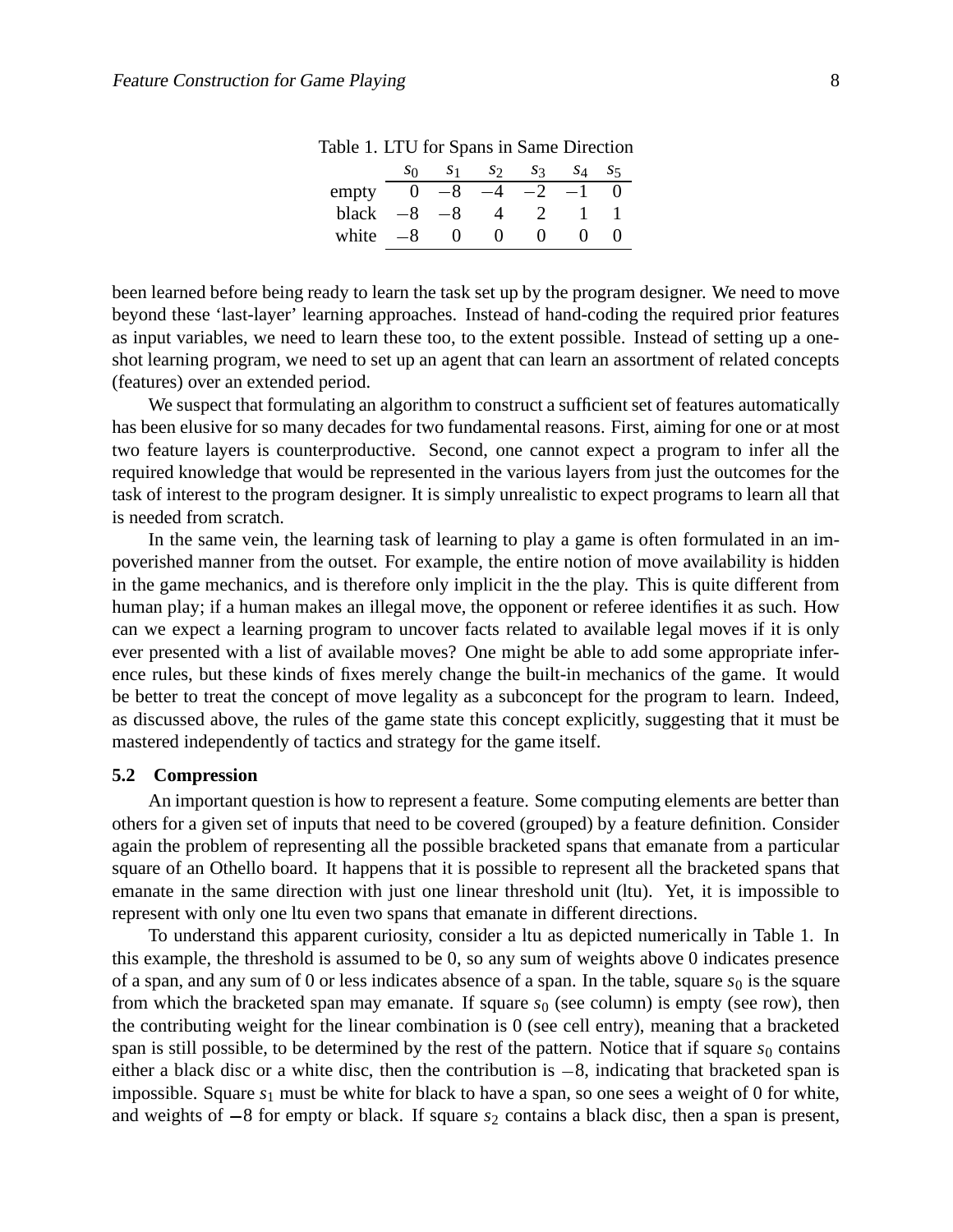and the weight of 4 causes the sum to be positive regardless of the remaining values. If square  $s<sub>2</sub>$ is empty, then a span must be absent, and if the square holds a white disc, a span is still possible. If one considers the various combinations, one sees that the sum is positive for just those patterns in which a span is present.

For spans in one direction, only one span can exist at a time, whereas for spans in differing directions, one can exist independently of another. A negative sum that would indicate lack of a span in *one* direction could unfortunately indicate lack of a span in *any* direction.

Given the large set of possible spans, it is noteworthy that they cluster into eight groups. Using one ltu for each direction, one needs eight ltus for those groups, and a ninth to represent a disjunction of the eight. This hints that a good teacher would offer this decomposition to the learner. Of course, a learner should not rely solely on the teacher, and should attempt to cluster inputs when possible. However, a good teacher facilitates learning, and we need to know how to integrate supervised and unsupervised compression of useful sets of inputs into feature definitions.

Unlike a linear threshold unit, a sigmoid threshold unit cannot necessarily represent all the spans emanating from a square in a single direction. One would need to tune the shape of the sigmoid explicitly. It is well known that fitting data points with a threshold-shaped function (sigmoid) can fail to find a separating plan that might exist (Duda & Hart, 1973; Freeman & Skapura, 1991). Using a poorly suited computing element for a feature definition can complicate the structure of the feature network, and slow learning.

#### **5.3 Teachable Systems**

We need a methodology for constructing systems that can learn a multitude of layered features individually and collectively. The notion of training a single output unit or output layer needs to give way to the idea that one can train features through means not limited to back-propagation of error. One needs to be able to train any element (feature) at any time. Returning to the Othello example, expert play depends on move presence, which depends on bracketed-span presence. The system needs to be able to accept supervised training of the various bracketed spans, or the various move presences at any time. Such capabilities can complement, rather than displace, methods that have been developed for last-layer learning.

The notion of layered learning may suggest that the layers be learned one at a time. This need not be the case as some layered knowledge may become advanced while other knowledge remains relatively undeveloped. Furthermore, inputs to a feature can come from any existing feature, so the layers may not be so tidy. Finally, one can always define new state variables later, and build new features at various levels above, long after development of other features. We need to know how layers of features can be constructed and modified incrementally.

The decision-making program (agent) should be able to interact with a human expert teacher, who will invent features that correspond to useful decompositions or views of the task domain. The evaluation function learner must automatically draw on the pool of features that it has learned over time. Several issues arise. One set of these surrounds the data structures and mechanisms for making it easy for the trainer to offer features and lessons at a comfortably high level. These same structures need to be accessible to the evaluation function learner.

The second set of issues surrounds the problem of specifying generalized statements about feature definitions. Stated another way, sometimes the trainer will want to provide training examples for a particular feature, and at other times the trainer will wish instead to provide a definition of the feature. Such a definition will be at a high level, and will need to be converted as discussed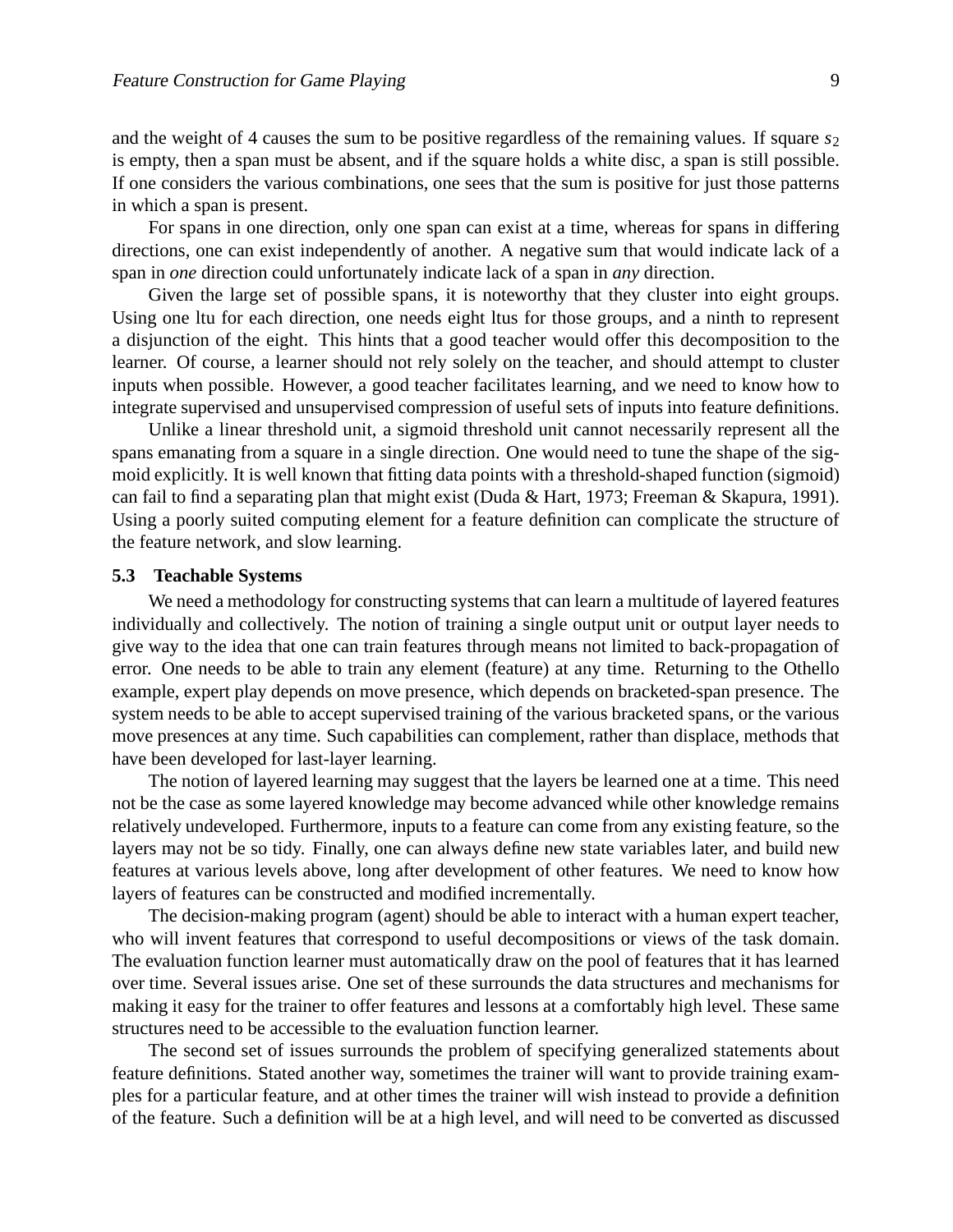```
Table 2. Application Interface Functions
```

```
double
  probe(char *unit_name);
fmem
  *create_fmem(),
  *load fmem(char *file name);
int
  save_fmem(fmem *f, char *file_name),
  save_unit(unit *u, FILE *fp),
  save_wire(wire *w, FILE *fp),
  set_value(fmem *f, char *unit_name, double v),
  train value(fmem *f, char *unit name, double v);
unit
  *lookup_unit(fmem *f, char *name);
void
  create_template(char *template_name,
                    char *input_unit_1, ..., char *input_unit_n),
  create_unit(fmem *f, function ft, char *name),
  create_wire(fmem *f, char *input_unit_name, char *output_unit_name,
                double weight),
  eval(fmem *f),
  eval_unit(fmem *f, unit *u),
  insert unit(fmem *f, unit *u),
  load_units(fmem *f, FILE *fp),
  load_wires(fmem *f, FILE *fp),
  sort_units(fmem *f),
  update_layer_nums(unit *u);
  set_template_values(char *template_name,
                double *value_1, ..., double *value_n),
```
below in Section 5.3.2.

## **5.3.1 A Persistent Network of Layered Features**

We have begun work on a data type for training and maintaining a persistent layered feature memory. This work is not yet well developed, but it is described here because it illustrates a path toward longer term learning of many-layered features. Each input variable is named symbolically. A new feature is created by giving it a symbolic name, by specifying the type of computing element it uses, and by specifying the symbolic names of its inputs. By using symbolic names, the underlying structures need not be known to the expert teacher or any other external entity. We assume throughout the discussion that a feature accepts Boolean input values and produces a Boolean output value. It may be desirable to accept real-valued input variables, but our emphasis is on features as intrinsic properties that are present or absent.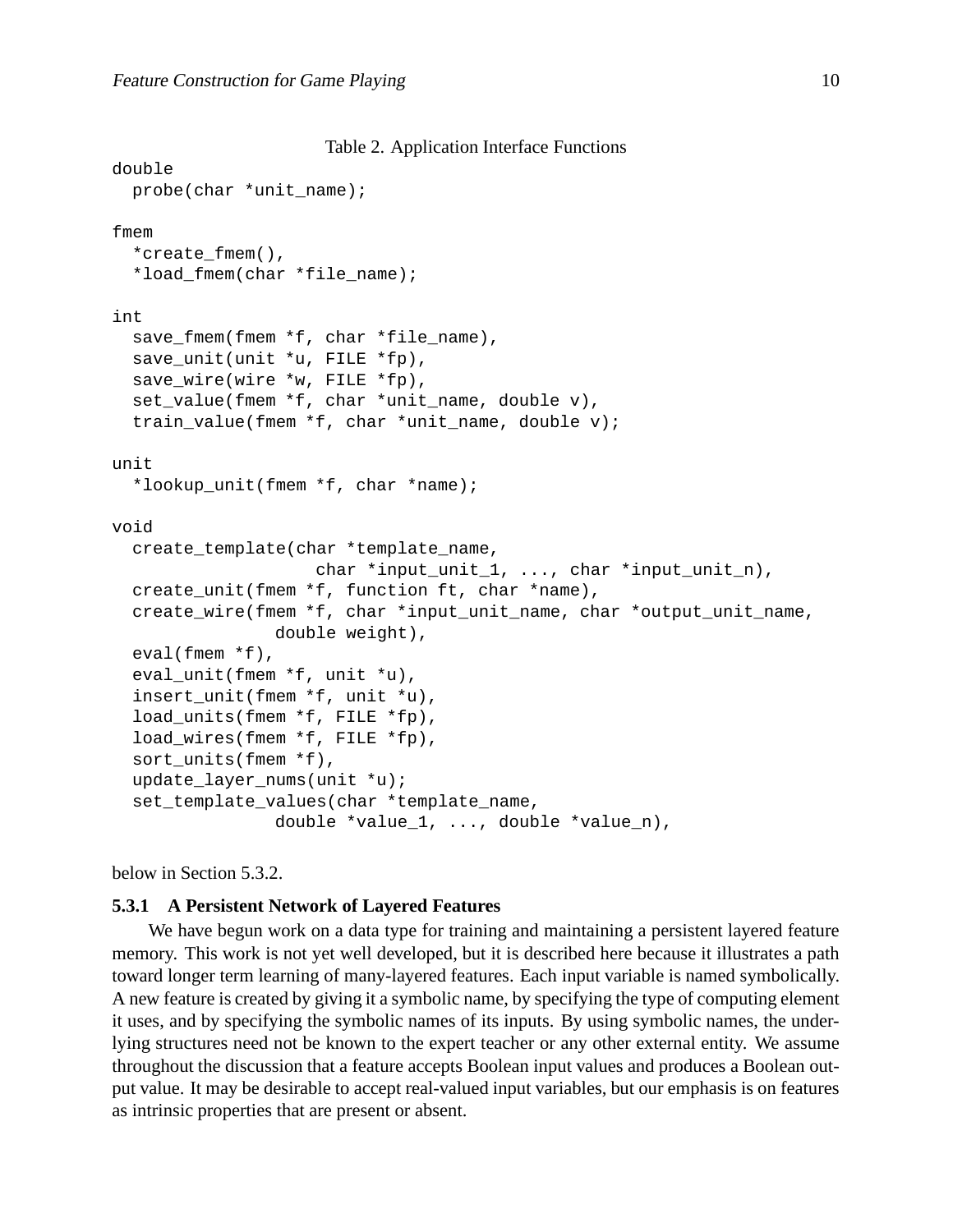Table 2 sketches an incomplete set of functions that would be used to build, manage, train, and use a growing library of interconnected features. Because the inputs to a feature are state variables or other features, the set of features and input variables form a network of features, maintained as a data type. The data structures are loaded and saved as necessary so that the feature definitions persist and develop over time through use with a variety of applications. For example, if in one application a teacher has undertaken to educate the agent about the properties of a pair of six-sided dice, then the features associated with and trained for dice become available to other applications. This is one approach to effecting longer term learning and transfer.

To evaluate a feature, one specifies the values of its input variables on which it depends, and the output value of the desired feature is then computed by applying the function of the feature's computing element to its inputs, recursively as necessary. To train a feature, one provides additionally a target output value that the feature should produce for the given inputs. The update rule appropriate for the function of the computing element is applied.

Although different program can use the network in different ways, it will be common for a particular program to have repeated interactions of a particular form. For example, a training program may provide a sequence of training instances for refining the definition of a particular feature. It could become expensive to make all the necessary symbolic associations (lookups) for each training event. To circumvent this expense, one defines a template for such a series of interactions. The associations are found just once at the beginning of the sequence. Then the values of a training instance can be loaded into relevant elements of the network at once via the template in which the pointers to the elements have been stored when the template was defined.

One needs to forbid or handle carefully recurrent structures. We shall avoid recurrent structures for the near term. The evaluation function learner can use any input variable or any feature as an input. These values can be inputs to a single linear combination unit, or to a layer of sigmoidthreshold units, as in the customary approaches to last-layer learning. For learning an evaluation function, the connections from existing features to feature modeling the overall evaluation will be created implicitly.

#### **5.3.2 Feature Compilation**

There is little point in training a computing element empirically when its definition is well understood by a teacher and can be communicated. Instead of providing a stream of (example,value) pairs, one would like to be able to provide a definition in a high-level specification language. To do this, one needs a procedure for compiling each such specification into the data structures in which features are represented internally. A feature compiler has been constructed for this purpose (Stracuzzi & Utgoff, 2000). Consider the game of tic-tac-toe. Why learn from data to recognize the eight ways of forming three X marks in a line when one can specify such features relatively easily?

The compiler accepts statements in a somewhat extended first-order logic, and converts these to specific features modeled by simple computing elements. At present, a computing element (feature) can be one of AND, OR, NOT, or LTU. The main compilation mechanism is based on the presumption that quantified statements can be enumerated because the domain of each quantified logic variable (not state variable) is finite and small. The logic specification in Figure 2 shows how to specify the eight possible lines of three Xs that individually represent the presence of any of the eight simplest winning configurations. This specification abstracts the essence of three in a row.

The compiler is told the domain of each quantified logic variable, and is told the quantified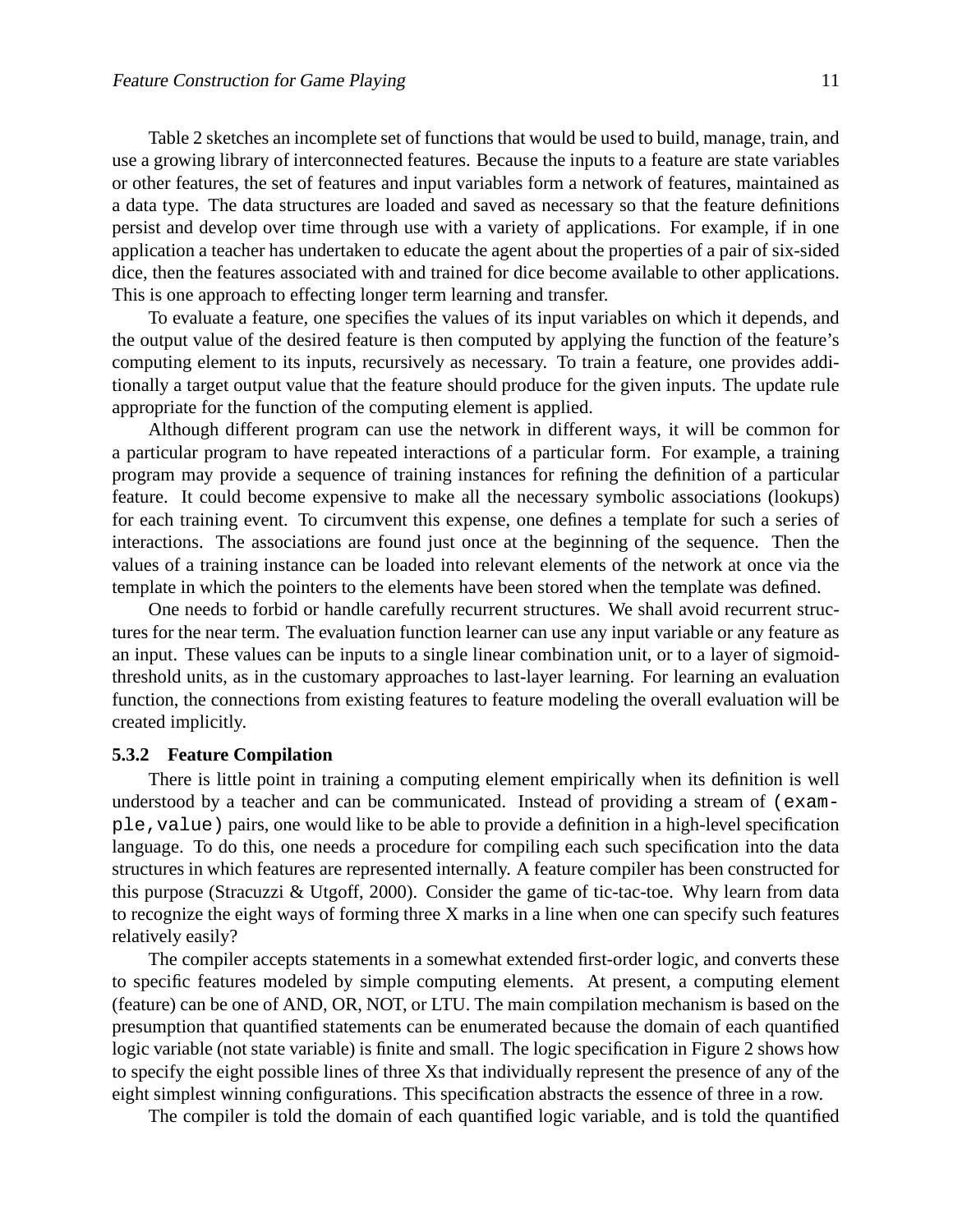```
; Constants
Define: X = 0;
Define: O = 1;
Define: E = 2;
; Variables
Define: p1 = 0.8;
Define: p2 = 0.8;
Define: p3 = 0.8;
; Constraints
Set: p2 > p1;
Set: p3>p2;
; Feature
Feature: XWON(p1, p2, p3) \leftarrowOR(
       ; Horizontal lines
       AND(p3=p2+1, p2=p1+1, p1 \mod 3=0, S(p1, X), S(p2, X), S(p3, X)),
       ; Vertical lines
       AND( p3=p2+3, p2=p1+3, S(p1, X), S(p2, X), S(p3, X)),
       ; Diagonal lines
       AND( p3=p2+4, p2=p1+4, S(p1, X), S(p2, X), S(p3, X)),
       AND( p3=p2+2, p2=p1+2, p1=2, S(p1, X), S(p2, X), S(p3, X)));
```
### ; Feature

Feature: HASROW $(X) \leftarrow EXISTS(p1,p2,p3)[ XWON(p1,p2,p3) ]$ ;

Figure 2. Specification X-has-three-in-a-row



Figure 3. Executable X-has-three-in-a-row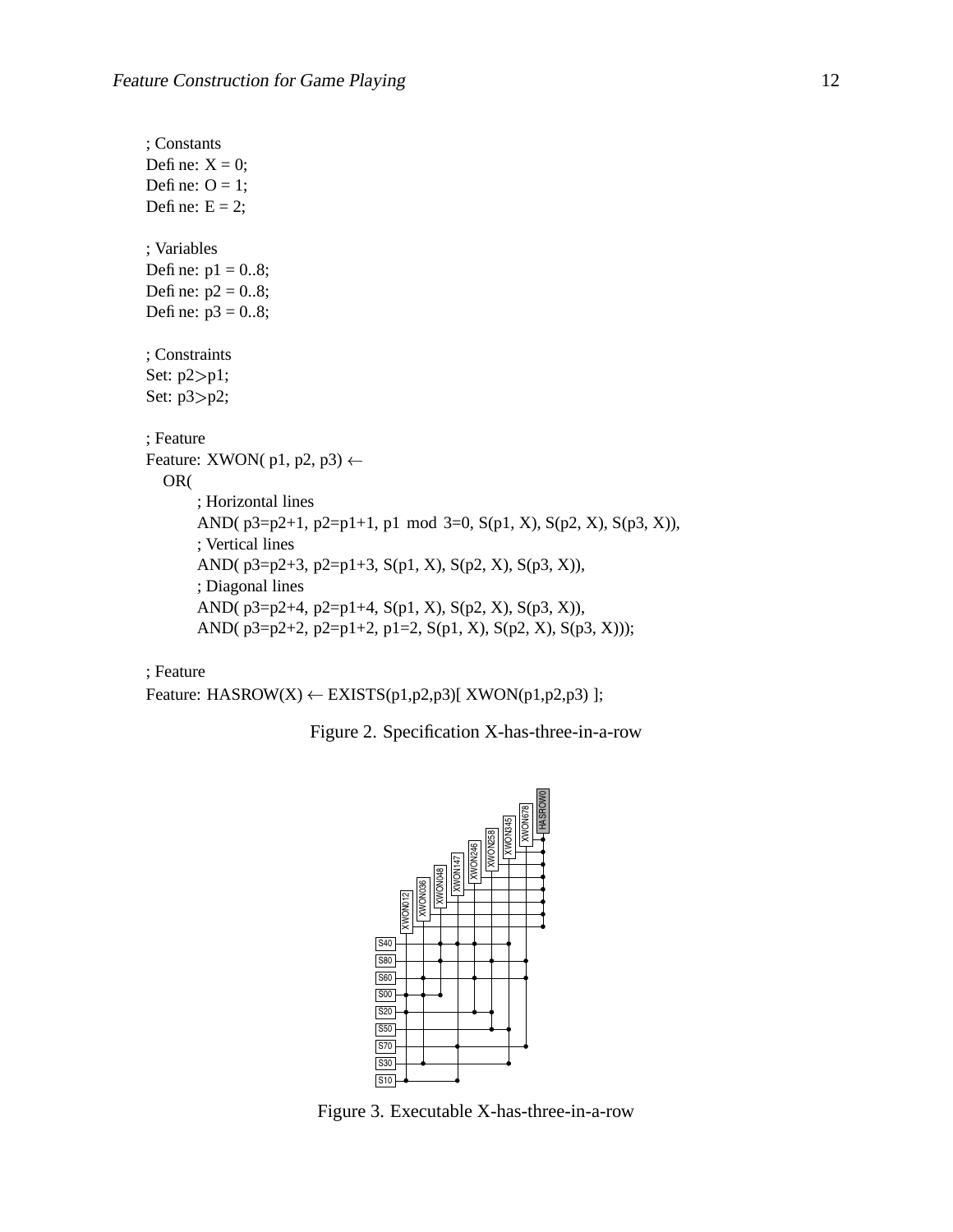definitions for the lines. The compiler then enumerates the possibilities, and produces low-level executable feature definitions that can evaluate quickly for a state. Figure 3 shows the features that were created automatically by the feature compiler for the specification of three-in-a-row given in Figure 2. The left-hand boxes of the figure indicate the input state variables, which are Booleanvalued, corresponding to presence or absence of X, O or Empty in each square of the board. The top boxes indicate feature definitions. In this figure, the label in each box was formed by copying the text of the logic statement and removing all commas. A shaded box indicates that the feature's computing element is the OR function, and a non-shaded box indicates the AND function. A solid dot indicates a positive connection from an input variable or feature to a feature. There are no NOT or LTU features in the figure.

For tic-tac-toe, one can specify all the high level features that are needed to play perfectly using a simple one-ply search. At the very least, a decision-making program must enumerate its choices and select the best. For the specification that includes all the needed high level features (not shown), the compiler creates 1,064 features in six layers in just seven seconds. These features were verified against a database of all tic-tac-toe positions. Recall that VU found 2,779 features for a single layer of features. Compared to the 5,477 possible positions, the six layers of 1,064 achieve about a 5:1 compression, which is much better. This is strong evidence in favor of using more than the minimum number of layers of features.

The particular approach we took for this application is a form of dynamic programming (Dijkstra, 1976), a form of goal regression (Waldinger, 1976), and a kind of static analysis of the domain (Etzioni, 1993). Having the features for the immediate wins, one can then generate the features for states in which an immediate can be produced in one move. This kind of feature bootstrapping leads one to features that recognize positions that will be won under perfect play. For other applications, it may very well be that one cannot construct features that enable perfect one-step decision making. Our goal is to provide a practical means of specifying useful features. For example, in Chess, one could specify a feature that is true when an opponent's piece is pinned by a bishop, rook, or queen. This feature enables learning a more accurate evaluation function, but it is just one aspect of position evaluation.

As discussed above, we have already begun to look at how to quantify logic variables over atomic objects in the domain. More recently, we have extended the notion of object to composites of objects. For example, consider Qubic, which is 4x4x4 tic-tac-toe. There are 76 lines of four cells. It is highly inefficient to quantify four logic variables over the 64 cells, test the 635,376 combinations for those that form one of the 76 lines, and then test whether some condition holds for that line. It is very much more efficient to define the 76 lines as 76 composite objects, and then quantify over that finite domain of lines.

#### **5.3.3 Decomposition, Compression, and Intrinsic Properties**

Features that make sense to an expert teacher may not be the most efficient means of decomposing the state space for the purpose of learning an accurate evaluation function. For example, as described above, all the Othello spans emanating from a particular square in a particular direction can be covered by just one linear threshold unit. It is not necessary to use a separate element for each span. Is this important, and if so, how is a teacher to know this? It is asking too much, given our present knowledge, but it would be highly useful to understand which sets of patterns are compressible into a single computing element such as a linear threshold unit. We need to study this.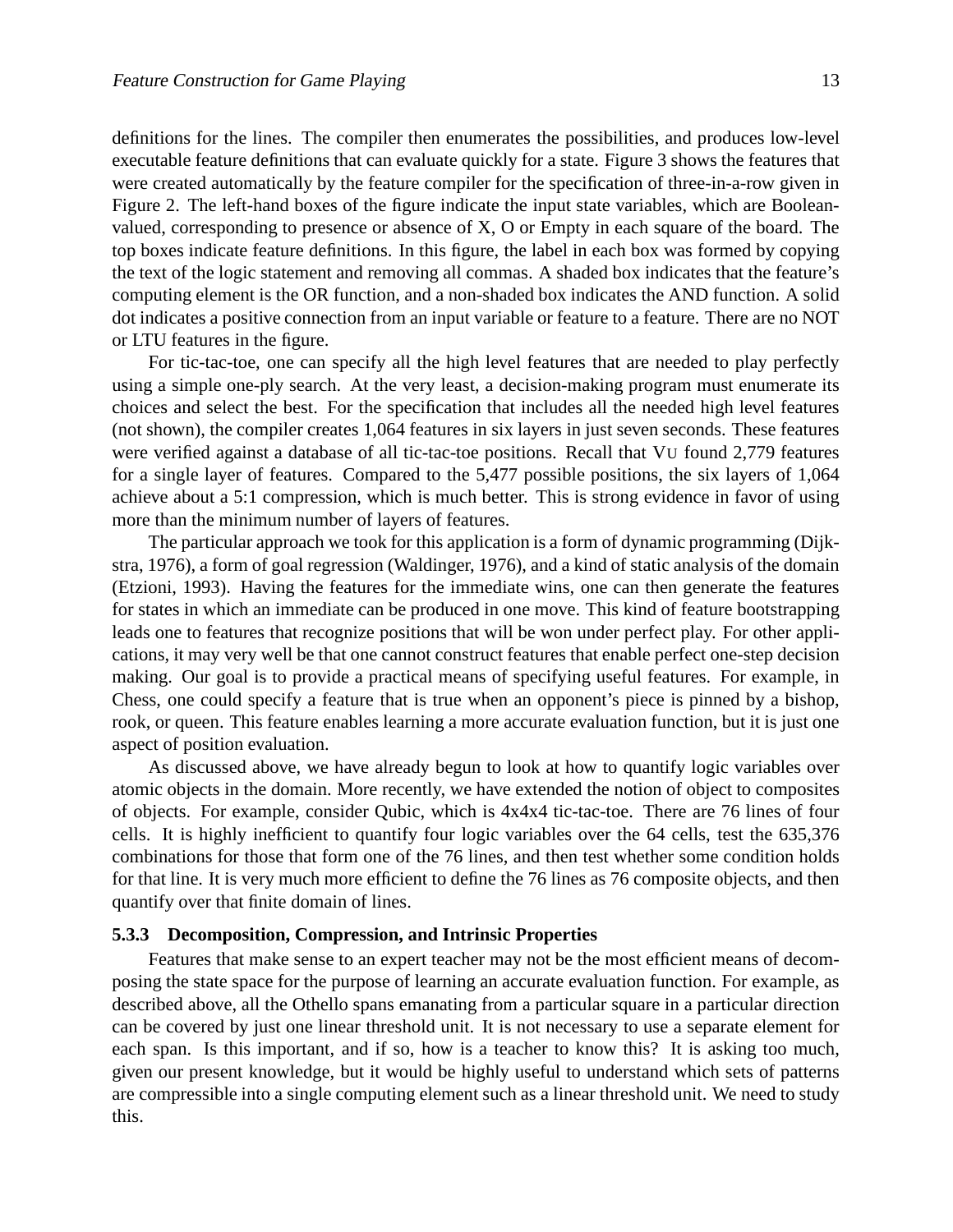To be able to experiment along these lines, we have developed an algorithm called PLM that finds a piecewise linear fit of the examples for each class. It is based on an older algorithm by Duda and Fossum (1966) that has been augmented to add new linear threshold units dynamically as needed during learning (Utgoff, 1989). The algorithm has some attractive properties that we are investigating separately in the context of classification algorithms.

The PLM algorithm was applied to a database of the 5,477 states of tic-tac-toe. Each state is labeled either as a member of class 'W' (win), class 'D' (draw), or class 'L' (lose). The database of labeled positions was produced in less than one second by a brute force searcher that assumed perfect play at all times. All states use the negamax representation, which means that X represents the player that has just moved. If in fact O has just moved, then in the state representation, all O will have been changed to X and all X will have been changed to O. This removes the need to record which player is on move.

After approximately 18 cpu hours on a DEC Alpha, PLM produced a perfect three-class piecewise linear fit of all the data. There were 46 ltus for class 'W', 56 ltus for class 'D', and 36 ltus for class 'L', for a total of 138 ltus (features). There is no guarantee that this is a minimum number of ltus. Nevertheless, this is a significant improvement over the 1,064 features that were produced using the feature compiler described above. Compared to the 5,477 positions, this is almost a 40:1 compression. This does not mean that compiling is a bad idea, but only that a better target set of computing elements would have been linear threshold units. The compiler ran in seven seconds, but PLM ran in eighteen hours. Compiling directly into LTU features would produce much stronger compression than Boolean features, at low cost. Consider an example from tic-tac-toe. One useful feature is whether a particular square is empty, and whether the remaining two squares in a particular line hold 1 X and 1 empty. A single linear threshold element can represent both cases, whereas one would need to recognize each case individually and OR them in Boolean logic.

Inspection of the 46 ltus for class 'W', and the set of examples covered by each, is informative. Many instances are covered by more than one ltu. An instance is a member of class 'W' if any of the ltus for class 'W' evaluates to a value above a small margin above 0. Of the 46 ltus, one finds an ltu for each of the eight lines of three in a row. Each cluster of instances covered by an ltu has certain commonalities. Given that an ltu represents a boundary in the Boolean hypercube, clustered instances represent hamming neighborhoods. We need to know much more about which sets of instances can be covered by a single ltu, and how to use a set of ltus to cover a set of instances in a piecewise manner. We need to identify whether there are any implications for how a teacher of features should decompose the space.

PLM finds a single layer of ltus that circumscribe a convex region. This may not be a good target either. By building useful layers of features, non-convex regions become describable. It is important to think about decompositions comprehensively with respect to layers of useful features.

# **6 Discussion**

It appears important to investigate methods that enable construction of many layers of features. This follows from the observation that useful features are defined in terms of others, and from our desire to move beyond last-layer learning systems. Humans are not able to learn all features at once. Learning provides small incremental advances over what one already knows.

If learning of many-layered features is to occur over an extended period of time, with a variety of interactions and agents, then it will be important to develop a facilitating data type. We need an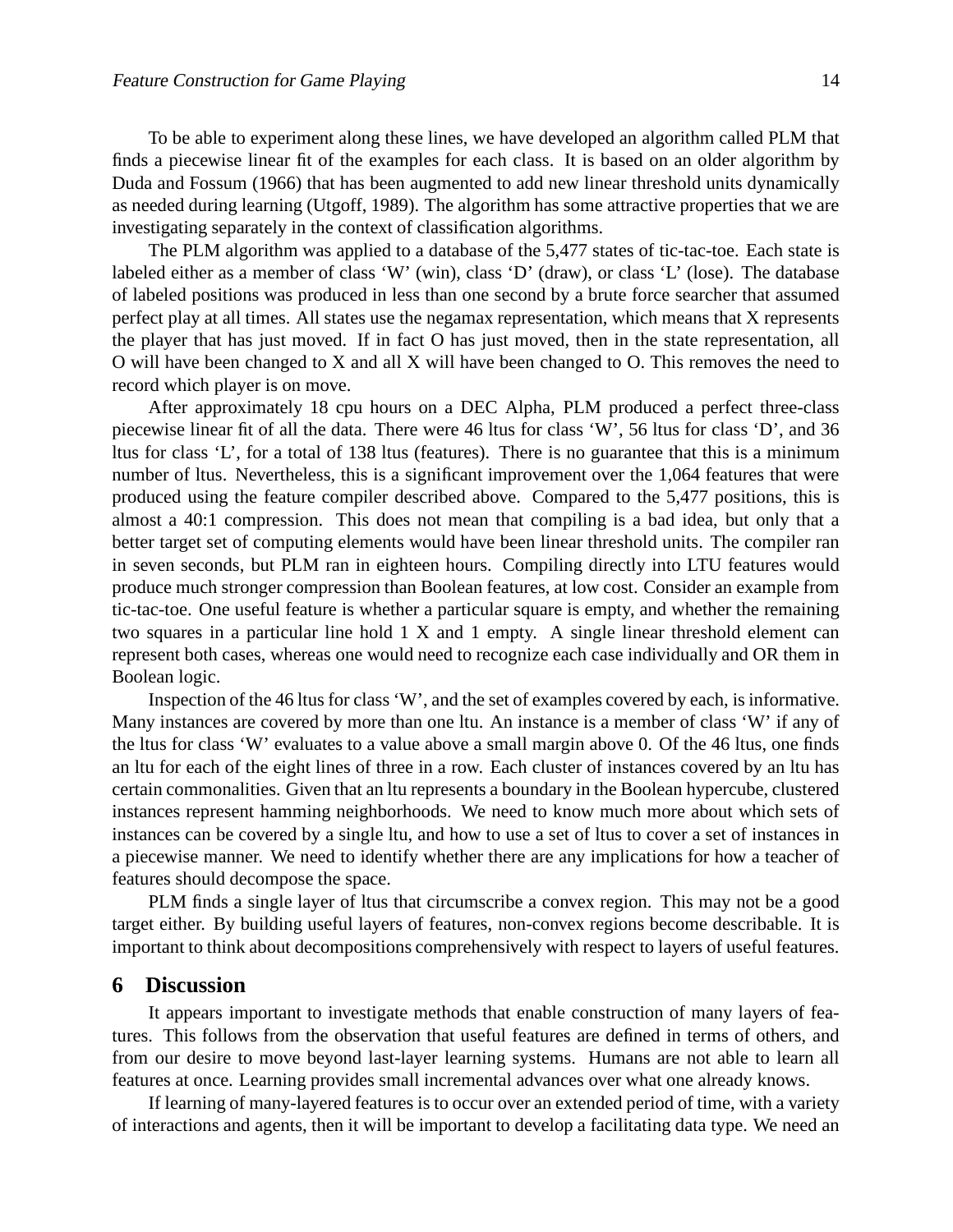interface whereby a human or separate program can define features by specifying a symbolic name for it, its computing element, and the symbolic names of its inputs. These features can be trained independently at any time, leaving alone other connected features in the network of features. All features can serve as inputs to the last element or layer of elements that compute the evaluation of the state.

In addition to facilitating supervised construction and training of features for a many-layered network, it will useful to study feature compilation methods that convert high level feature specifications into low level features or feature sets represented in the underlying data structures. Although we have a preliminary version, there is much exploration yet to be done regarding more powerful specification languages and more succinct target representations. Several issues regarding task decomposition and information compression need to be addressed.

One should consider whether proposing to build a long-lived network of feature definitions is just pushing the hand-coding of features out of one programming process (application program) and into another (constructing and training features). On the surface this may be so, but there is much more to it than that. Many layers of features offer significant representational advantages. Furthermore, an agent should be able to benefit from an organized curriculum of instruction, interleaved with learning from experience.

It is quite common to employ artificial neural networks for problems in which a last layer (or two) of features can be learned adequately. Artificial neural networks can be highly useful in this role, and they perform magnificently when the inputs have been properly engineered. However, they can become trapped at local minima, and they can fail to find features that would provide improved evaluation accuracy. We need to have a broader scope when addressing the problem of constructing useful features for evaluation function learning. Several ideas have been proposed here to this end. It will be fruitful to consider many layers of features, supervised teaching of features, feature compilation, problem decomposition, and unsupervised reorganization and compression of existing features.

## **Acknowledgments**

This work was supported by National Science Foundation Grant IRI-9711239. The discussion at the 1999 ICML Workshop on Learning and Game-Playing was most helpful, particularly Donald Michie's remarks about learning in stages. David Stracuzzi built the feature compiler. Margaret Connell, Gang Ding, and Richard Cochran provided helpful comments.

# **References**

- Ash, T. (1989). Dynamic node creation in backpropagation networks. *Connection Science, 1*, 365- 375.
- Berliner, H. (1979). The B\* tree search algorithm: A best-first proof procedure. *Artificial Intelligence, 12*, 23-40.
- Berliner, H. J. (1984). Search vs knowledge: An analysis from the domain of games (pp. 105-117). In Elithorn & Banerji (Eds.), *Artificial and Human Intelligence*. New York: Elsevier Science Publishers.
- Breiman, L., Friedman, J. H., Olshen, R. A., & Stone, C. J. (1984). *Classification and regression trees*. Belmont, CA: Wadsworth International Group.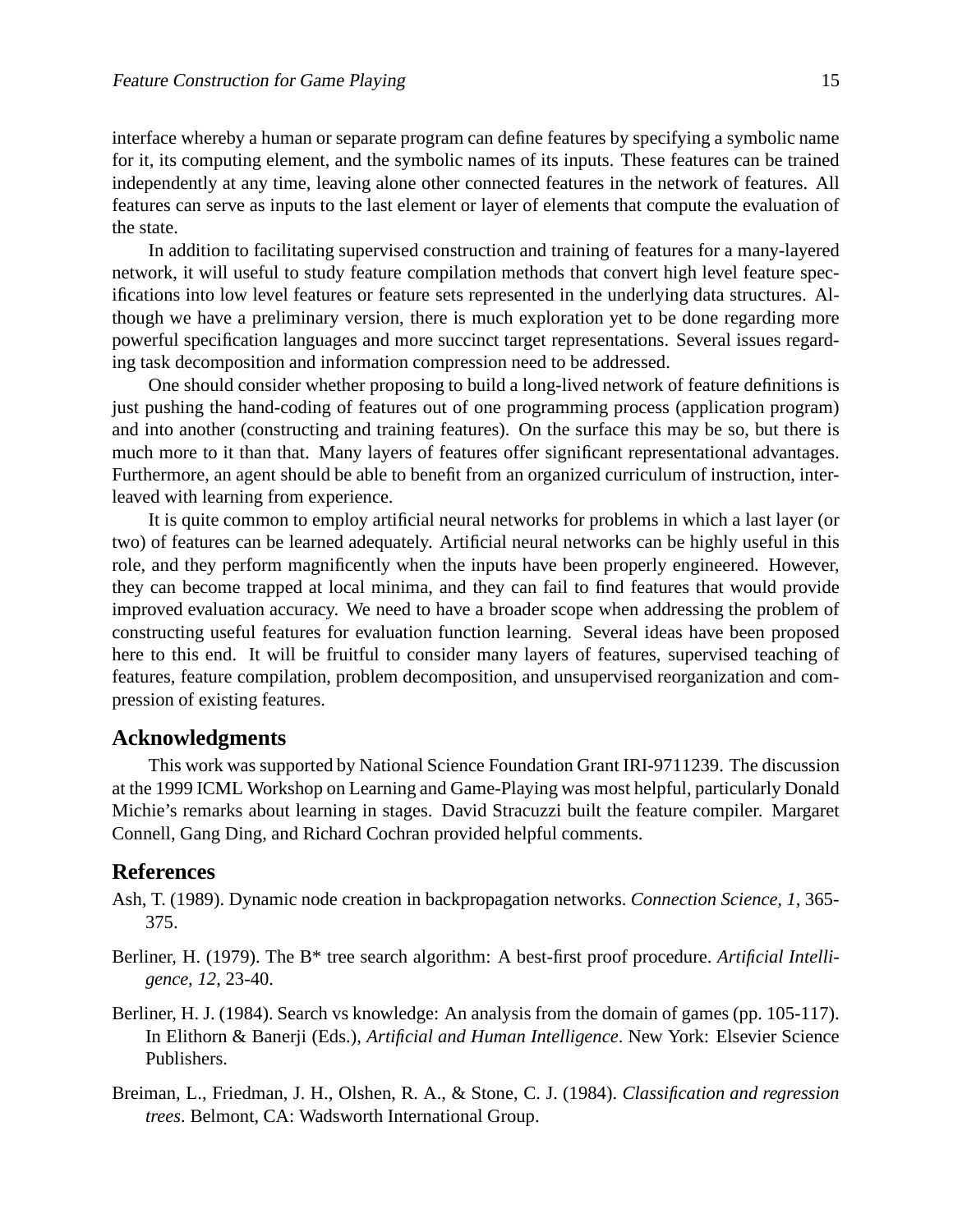- Buro, M. (1998). From simple features to sophisticated evaluation functions. *The First International Conference on Computers and Games*. Tsukuba, Japan.
- Callan, J. P. (1993). *Knowledge-based feature generation for inductive learning*. Doctoral dissertation, Department of Computer Science, University of Massachusetts, Amherst, MA.
- Caruana, R. (1997). Multitask learning. *Machine Learning, 28*, 41-75.
- Dijkstra, E. W. (1976). *A discipline of programming*. Prentice-Hall.
- Duda, R. O., & Fossum, H. (1966). Pattern classification by iteratively determined linear and piecewise linear discriminant functions. *IEEE Transactions on Electronic Computers, EC-15*, 220-232.
- Duda, R. O., & Hart, P. E. (1973). *Pattern classification and scene analysis*. New York: Wiley & Sons.
- Etzioni, O. (1993). Acquiring search-control knowledge via static analysis. *Artificial Intelligence, 62*, 255-301.
- Fahlman, S. E., & Lebiere, C. (1990). The cascade correlation architecture. *Advances in Neural Information Processing Systems, 2*, 524-532.
- Fawcett, Tom E. (1993). *Feature discovery for problem solving systems*. Doctoral dissertation, Department of Computer Science, University of Massachusetts, Amherst, MA.
- Frean, M. (1990). The Upstart algorithm: A method for constructing and training feedforward neural networks. *Neural Computation, 2*, 198-209.
- Freeman, J. A., & Skapura, D. M. (1991). *Neural networks: Algorithms, applications, and programming techniques*. Addison-Wesley.
- Goldberg, D. E. (1989). *Genetic algorithms in search, optimization, and machine learning*. Addison-Wesley.
- Hanson, S. J. (1990). Meiosis networks. *Advances in Neural Information Processing Systems, 2*, 533-541.
- Lee, K. F., & Mahajan, S. (1988). A pattern classification approach to evaluation function learning. *Artificial Intelligence, 36*, 1-25.
- Levinson, R., & Snyder, R. (1991). Adaptive pattern-oriented chess. *Proceedings of the Ninth National Conference on Artificial Intelligence* (pp. 601-606). Anaheim, CA: MIT Press.
- Press, W. H., Flannery, B. P., Teukolsky, S. A., & Vetterling, W. T. (1988). *Numerical recipies in C: The art of scientific computing*. New York: Cambridge University Press.
- Rosenbloom, P. (1982). A world-championship-level Othello program. *Artificial Intelligence, 19*, 279-320.
- Rumelhart, D. E., & McClelland, J. L. (1986). *Parallel distributed processing*. Cambridge, MA: MIT Press.